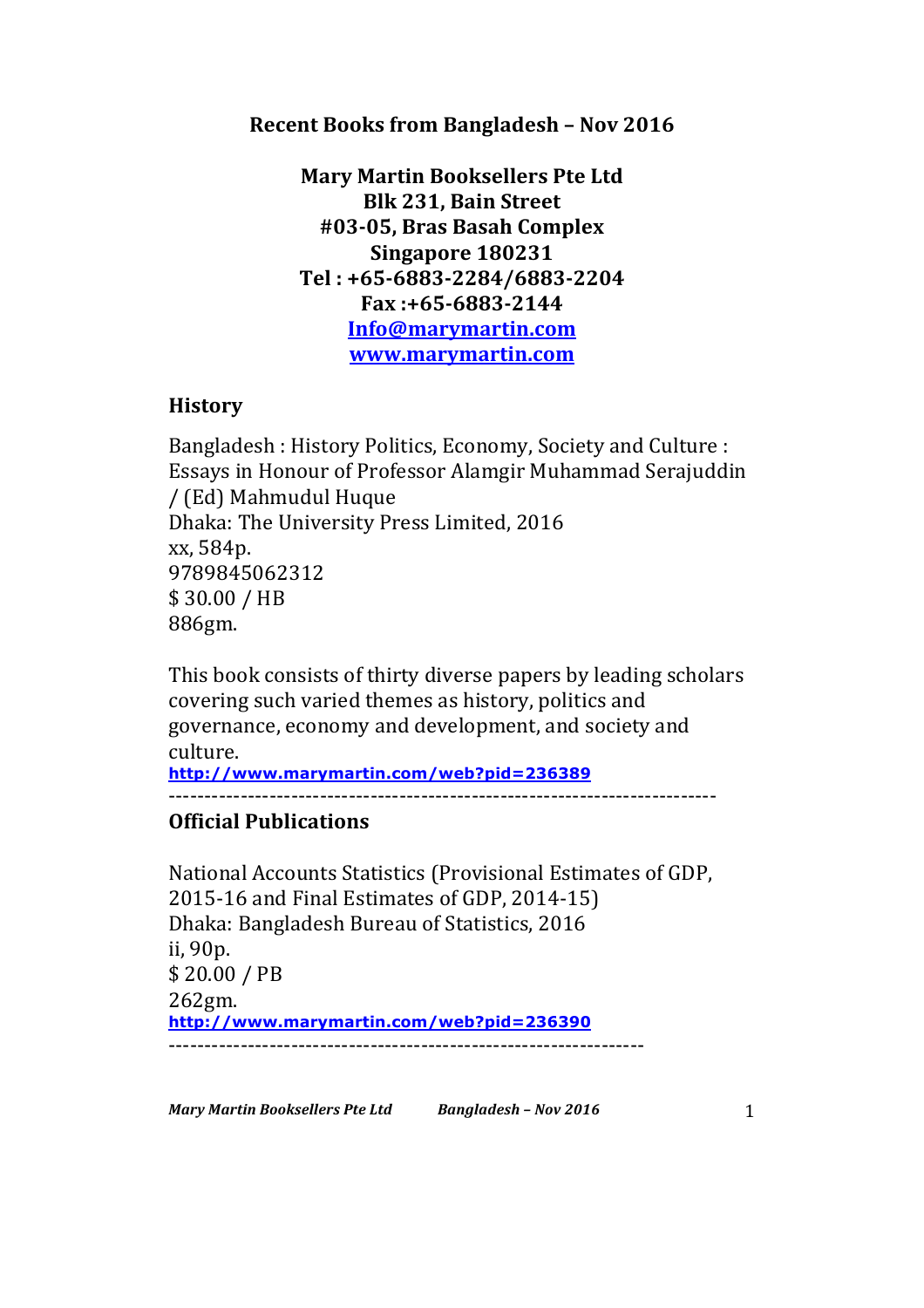Medium Term Budget Framework, 2016-17 to 2018-19 : Presented before the Parliament in accordance with sections 10(4) and 11 of the Public Money and Budget Management Act, 2009 [Bangladesh] Dhaka: Finance Division, Ministry of Finance, Govt. of Bangladesh, 2016 736p \$ 35.00 / PB 1770gm. **http://www.marymartin.com/web?pid=236391** ------------------------------------------------------------------ Annual Budget 2016-17 : Consolidated Fund Receipts [Bangladesh] Dhaka: Finance Division, Ministry of Finance, Govt. of Bangladesh, 2016 380p. \$ 35.00 / PB 852gm. **http://www.marymartin.com/web?pid=236392** ------------------------------------------------------------------ Annual Budget 2016-17 : Demands for Grants and Appropriations (Non-Development and Development) [Bangladesh] Dhaka: Finance Division, Ministry of Finance, Govt. of Bangladesh, 2016 326p. \$ 35.00 / PB 792gm. **http://www.marymartin.com/web?pid=236393** ------------------------------------------------------------------ Annual Budget 2016-17 : Budget in Brief [Bangladesh] Dhaka: Finance Division, Ministry of Finance, Govt. of Bangladesh, 2016 56p. \$ 15.00 / PB 192gm. **http://www.marymartin.com/web?pid=236394**

------------------------------------------------------------------

*Mary Martin Booksellers Pte Ltd Bangladesh – Nov 2016* 2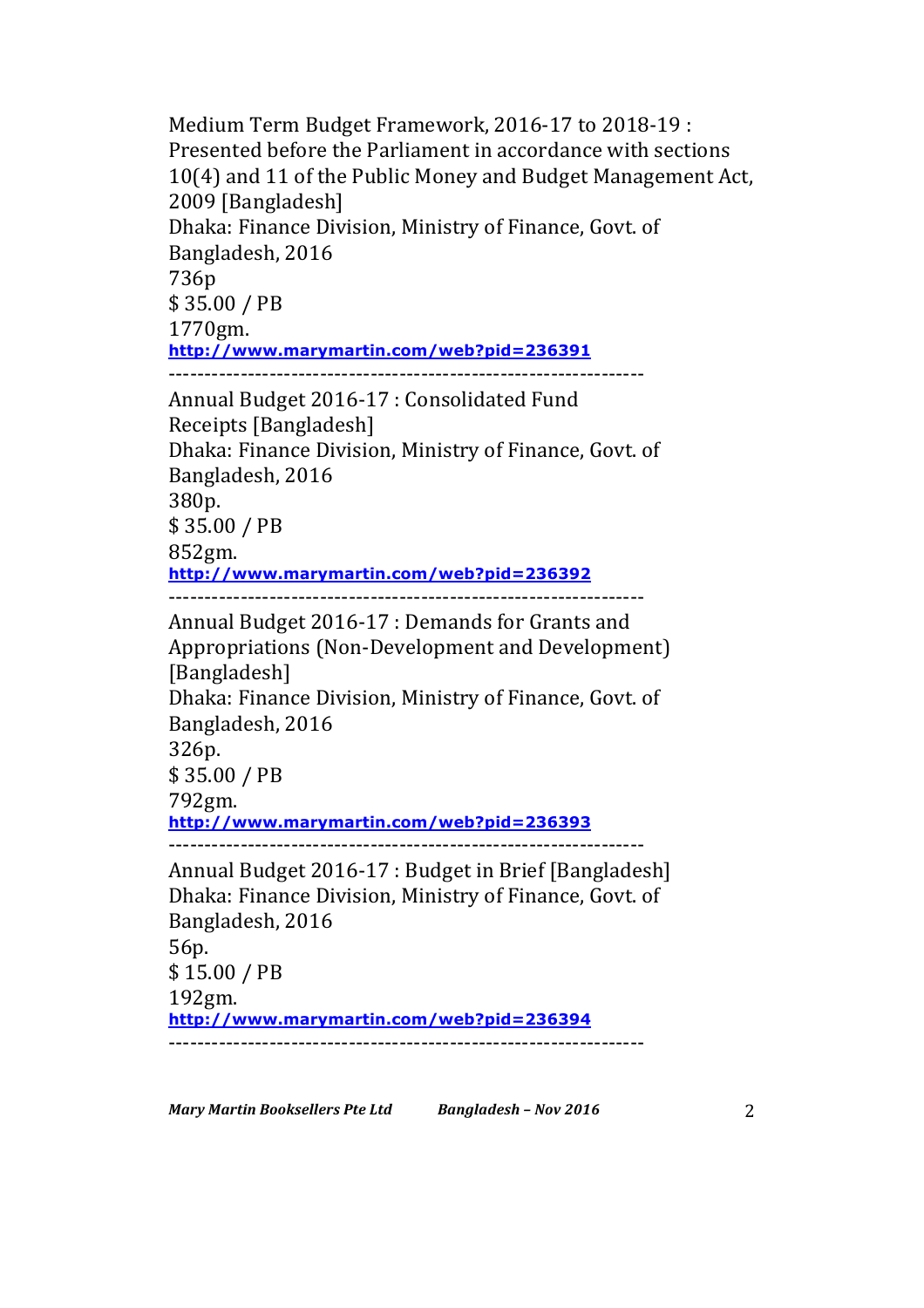Annual Budget 2016-17 : Annual Financial Statement [Bangladesh] Dhaka: Finance Division, Ministry of Finance, Govt. of Bangladesh, 2016 20p. \$ 15.00 / PB 84gm. **http://www.marymartin.com/web?pid=236395** ------------------------------------------------------------------

Gender Budget Report 2016-17 (Forty Ministries/Divisions) [Bangladesh] Dhaka: Finance Division, Ministry of Finance, Govt. of Bangladesh, 2016 332p. \$ 50.00/ PB 858gm. **http://www.marymartin.com/web?pid=236396** ------------------------------------------------------------------

Medium Term Macroeconomic Policy Statement, 2016-17 to 2018-19 : Placed before the Parliament in accordance with Section 11 of Public Moneys and Budget Management Act, 2009 [Bangladesh]

Dhaka: Macroeconomics Wing, Finance Division, Ministry of Finance, Govt. of Bangladesh, 2016

vi, 66p.

\$ 25.00/ PB

194gm.

**http://www.marymartin.com/web?pid=236397**

------------------------------------------------------------------

Blooming Children : Prosperous Bangladesh : Child Focused Budget, 2016-17 [Bangladesh] Dhaka: Finance Division, Ministry of Finance, Govt. of Bangladesh, 2016 54p. \$15.00 / PB 154gm. **http://www.marymartin.com/web?pid=236398** ------------------------------------------------------------------

*Mary Martin Booksellers Pte Ltd Bangladesh - Nov 2016* 3